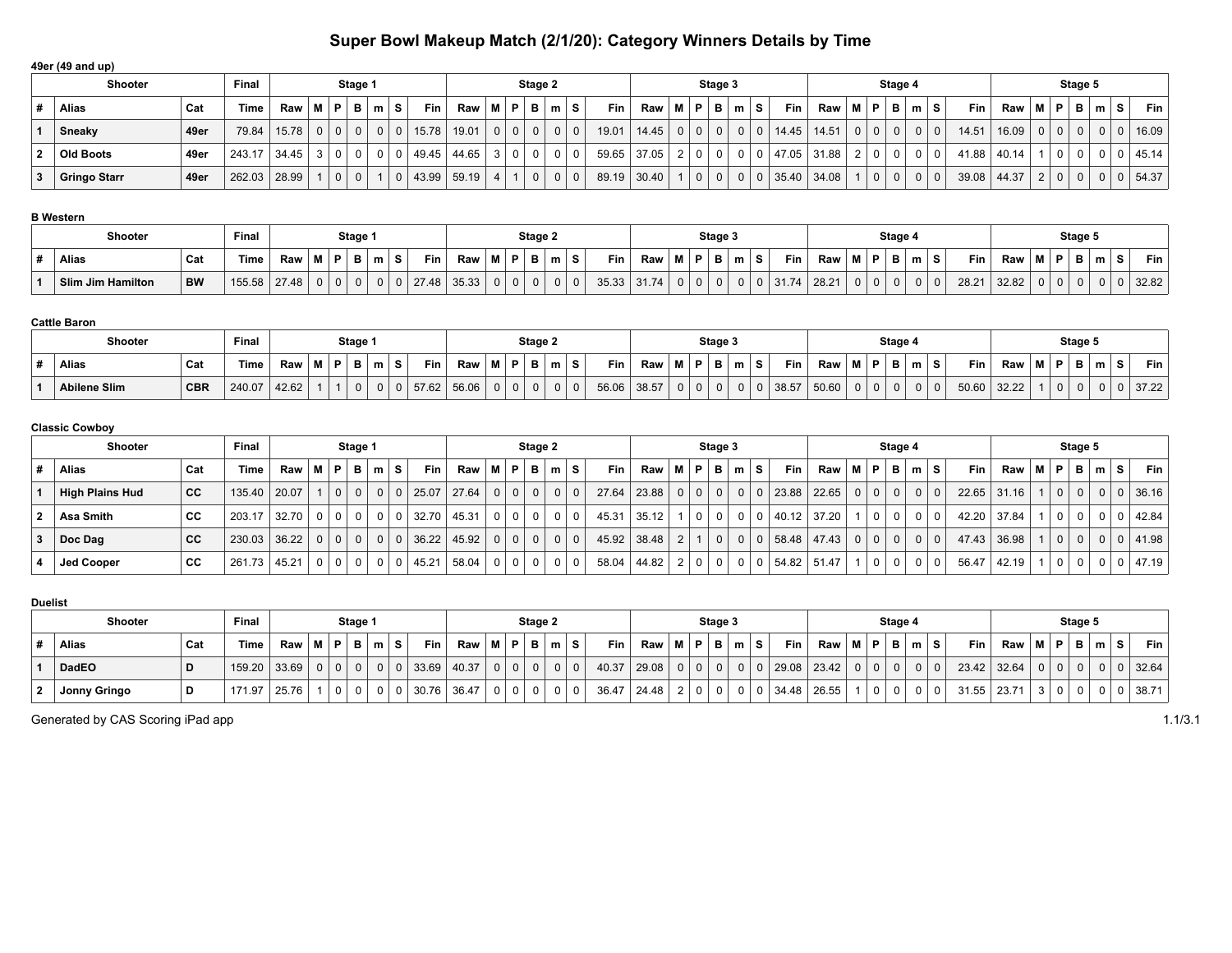## **Super Bowl Makeup Match (2/1/20): Category Winners Details by Time**

| Elder Statesman          |     |             |                          |                |         |                            |            |        |                |         |   |          |       |                                       |     |          |                                  |    |            |                                                                |                |                |                                            |                         |       |       |                 |                |          |       |
|--------------------------|-----|-------------|--------------------------|----------------|---------|----------------------------|------------|--------|----------------|---------|---|----------|-------|---------------------------------------|-----|----------|----------------------------------|----|------------|----------------------------------------------------------------|----------------|----------------|--------------------------------------------|-------------------------|-------|-------|-----------------|----------------|----------|-------|
| <b>Shooter</b>           |     | Final       |                          |                | Stage 1 |                            |            |        |                | Stage 2 |   |          |       |                                       |     |          | Stage 3                          |    |            |                                                                |                | Stage 4        |                                            |                         |       |       |                 | Stage 5        |          |       |
| <b>Alias</b>             | Cat | <b>Time</b> | $Raw \mid M \mid P \mid$ |                | B       | S.<br>$\mathsf{m}$         | <b>Fin</b> | Raw MI | P.             | в.      | m | s        | Fin   | $\mathsf{Raw} \mid \mathsf{M} \mid$ . |     | P.       | B m                              | s. | <b>Fin</b> | $\mathsf{Raw} \mid \mathsf{M} \mid \mathsf{P} \mid \mathsf{B}$ |                |                | $\mathsf{Im}\, \mathsf{I} \, \mathsf{S}$ , | <b>Fin</b>              | Raw   | M   P |                 | ∈B '           | ۱s<br>m  | Fin I |
| <b>Dusty Dust'em</b>     | ES  | 203.41      | 27.70                    | $\overline{0}$ |         | $\Omega$<br>0 <sup>1</sup> | 32.70      | 63.18  | 0 <sup>1</sup> |         |   | $\Omega$ | 78.18 | $\vert$ 29.15 $\vert$                 | 0 0 |          | 0 <sup>1</sup><br>0 <sup>1</sup> |    | 29.15      | 30.39                                                          | $0 \mid 0$     | 0 <sup>1</sup> | 0 <sup>1</sup>                             | $\overline{0}$<br>30.39 | 32.99 |       | 10 <sub>1</sub> | 0 <sup>1</sup> | $\Omega$ | 32.99 |
| <b>Presque Isle Bill</b> | ES  | 211.21      | 33.80                    | $0$   $0$      |         | $\Omega$                   | 33.80      | 47.47  |                |         |   |          | 47.47 | 45.00                                 |     | $\Omega$ | 0 <sup>1</sup>                   |    | 60.00      | 31.63                                                          | $\overline{0}$ | 0 <sup>1</sup> |                                            | 36.63                   | 33.31 |       | 0 <sup>1</sup>  | 0 <sup>1</sup> | 0 0      | 33.31 |

#### **Elder Statesman Duelist (70 and up)**

| <b>Shooter</b>     |            | Final  |       |     |   | Stage 1  |  |            |     |    | Stage 2 |   |        |       |           |   | Stage 3                         |   |       |       |       | Stage 4     |     |       |       |   |   | Stage 5      |        |            |
|--------------------|------------|--------|-------|-----|---|----------|--|------------|-----|----|---------|---|--------|-------|-----------|---|---------------------------------|---|-------|-------|-------|-------------|-----|-------|-------|---|---|--------------|--------|------------|
| Alias              | Cat        | Time   | Raw   | M I | Ð | в        |  | <b>Fin</b> | Raw | D. | в       | m | Fin    | Raw   | <b>BA</b> | D | . .<br>$\overline{\phantom{a}}$ | S | Fin   | Raw   | M   P | в           | m S | Fin   | Raw   | . | Ð | $\mathbf{B}$ | $\sim$ | <b>Fin</b> |
| <b>Sgt Strodog</b> | <b>ESD</b> | 321.50 | 34.90 |     |   | $\Omega$ |  | 54.90      |     |    |         |   | 160.00 | 29.08 |           |   |                                 |   | 44.08 | 28.22 |       | $\mathbf 0$ |     | 33.22 | 29.30 |   |   | $\mathbf{0}$ | 0      | 29.30      |

### **Gunfighter**

| Shooter                |      | Final  |       |             |   | Stage 1 |   |       |       |           |   | Stage 2 |        |       |       |              | Stage 3 |          |       |       |           | Stage 4  |            |    |       |       |      |   | Stage 5 |                          |       |
|------------------------|------|--------|-------|-------------|---|---------|---|-------|-------|-----------|---|---------|--------|-------|-------|--------------|---------|----------|-------|-------|-----------|----------|------------|----|-------|-------|------|---|---------|--------------------------|-------|
| Alias                  | Cat  | Time   | Raw   | <b>B.A.</b> | D | В.      | s | Fin   | Raw   | <b>BR</b> | Ð |         | $\sim$ | Fin   | Raw   | D.           | e       | m        | Fin   | Raw   | <b>MP</b> |          | <b>Box</b> | ۱S | Fin   | Raw   | -8.4 | Ð | B       | $\overline{\phantom{a}}$ | Fin   |
| <b>Skillet Johnson</b> | ∣ GF | 173.34 | 29.46 |             |   |         |   | 44.46 | 36.40 |           |   |         |        | 41.40 | 28.49 | <sup>0</sup> | 0       | $\Omega$ | 28.49 | 30.13 |           | $\Omega$ |            |    | 30.13 | 28.86 |      |   |         | $\Omega$                 | 28.86 |

#### **Ladies Gunfighter**

| .                 |     |        |       |               |          |         |              |                 |         |          |         |   |    |       |       |    |     |          |            |                  |       |       |         |   |       |       |             |   |         |        |       |
|-------------------|-----|--------|-------|---------------|----------|---------|--------------|-----------------|---------|----------|---------|---|----|-------|-------|----|-----|----------|------------|------------------|-------|-------|---------|---|-------|-------|-------------|---|---------|--------|-------|
| <b>Shooter</b>    |     | Fina.  |       |               |          | Stage 1 |              |                 |         |          | Stage 2 |   |    |       |       |    |     | Stage 3  |            |                  |       |       | Stage 4 |   |       |       |             |   | Stage 5 |        |       |
| Alias             | Cat | Time   | Raw   | - 88.<br>IVI. | <b>D</b> | Ð       | m            | <b>Fin</b><br>s | Raw   M | в.       | . .     | m | S. | Fin   | Raw   | мI | P I | - P - 1  | $m \mid S$ | Fin <sub>1</sub> | Raw   | <br>D | в.      | m | Fin   | Raw   | <b>BALL</b> | Ð | в       | $\sim$ | Fin   |
| Bertie Winchester | LG  | 134.33 | 21.46 |               |          |         | $\mathbf{0}$ | 21.46<br>$\cap$ | 26.32   | $\Omega$ | $0-1$   | 0 |    | 26.32 | 22.73 |    |     | $\Omega$ |            | 37.73            | 23.46 |       |         |   | 23.46 | 25.36 |             |   | 0       |        | 25.36 |

#### **Ladies Senior**

| <b>Shooter</b> |     | Final  |       |          |                | Stage 1  |                |    |       |       |           |          |    | Stage 2 |    |       |                 |     |        | Stage 3        |   |   |            |       |    | Stage 4     |                |    |            |       |     |                | Stage 5      |               |   |       |
|----------------|-----|--------|-------|----------|----------------|----------|----------------|----|-------|-------|-----------|----------|----|---------|----|-------|-----------------|-----|--------|----------------|---|---|------------|-------|----|-------------|----------------|----|------------|-------|-----|----------------|--------------|---------------|---|-------|
| Alias          | Cat | Time i | Raw   | мI       |                | P B      | $\mathsf{m}$   | -S | Fin   | Raw   | <b>BA</b> | P        | в. | m       | S. | Fin   | Raw             | M P |        | B              | m | s | <b>Fin</b> | Raw   | P. | B.          | m <sub>1</sub> | -S | <b>Fin</b> | Raw   | 88. | P              | в            | <b>Branch</b> | s | Fin - |
| Cooncan        | LS  | 94.50  | 16.89 | $\Omega$ | $\Omega$       | $\Omega$ | 0 <sup>1</sup> |    | 16.89 | 22.96 |           | $\Omega$ |    |         |    | 22.96 | 18.94           |     | $01$ 0 | 0 <sup>1</sup> |   |   | 18.94      | 17.13 |    | $\mathbf 0$ |                |    | 17.13      | 18.58 |     | 0 <sup>1</sup> | $\mathbf{0}$ |               |   | 18.58 |
| K-lyn Wolf     | LS  | 153.83 | 28.31 |          | 0 <sup>1</sup> |          |                |    | 33.31 | 34.59 |           |          |    |         |    |       | $34.59$   27.68 |     | n I n  |                |   |   | 27.68      | 30.00 |    | 0           |                |    | 30.00      | 28.25 |     |                |              |               |   | 28.25 |

## **Lady Wrangler (36 and up)**

|   | <b>Shooter</b> |             | Final  |       |           |   | Stage 1 |   |                   |                                     |                |       | Stage 2 |             |       |       |           | Stage 3 |   |            |       |     |                | Stage 4        |                |            |       |                        |                | Stage 5 |   |       |
|---|----------------|-------------|--------|-------|-----------|---|---------|---|-------------------|-------------------------------------|----------------|-------|---------|-------------|-------|-------|-----------|---------|---|------------|-------|-----|----------------|----------------|----------------|------------|-------|------------------------|----------------|---------|---|-------|
| # | Alias          | Cat         | Time   | Raw   | <b>BA</b> | Ð | в       | m | Fin<br>s          | $\mathsf{Raw} \mid \mathsf{M} \mid$ | $\mathbf{M}$ . | 1 D 1 | в       | $m_{\perp}$ | Fin   | Raw   | <b>MP</b> | ь       | m | <b>Fin</b> | Raw   | M I | P I            | <b>D</b>       | m S            | <b>Fin</b> | Raw   | $M$ $P$<br>$\cdot$ M . |                | - -     | m | Fin   |
|   | No H Sara      | <b>LWRA</b> | 151.11 | 18.43 |           |   |         |   | $\frac{1}{28.43}$ | 38.22                               | $\Omega$       |       |         | $\Omega$    | 38.22 | 26.06 |           |         |   | 31.06      | 21.40 |     | 0 <sup>1</sup> | 0 <sub>1</sub> | 0 <sup>1</sup> | 31.40      | 22.00 |                        | 0 <sub>0</sub> |         |   | 22.00 |

Generated by CAS Scoring iPad app 2.1/3.1